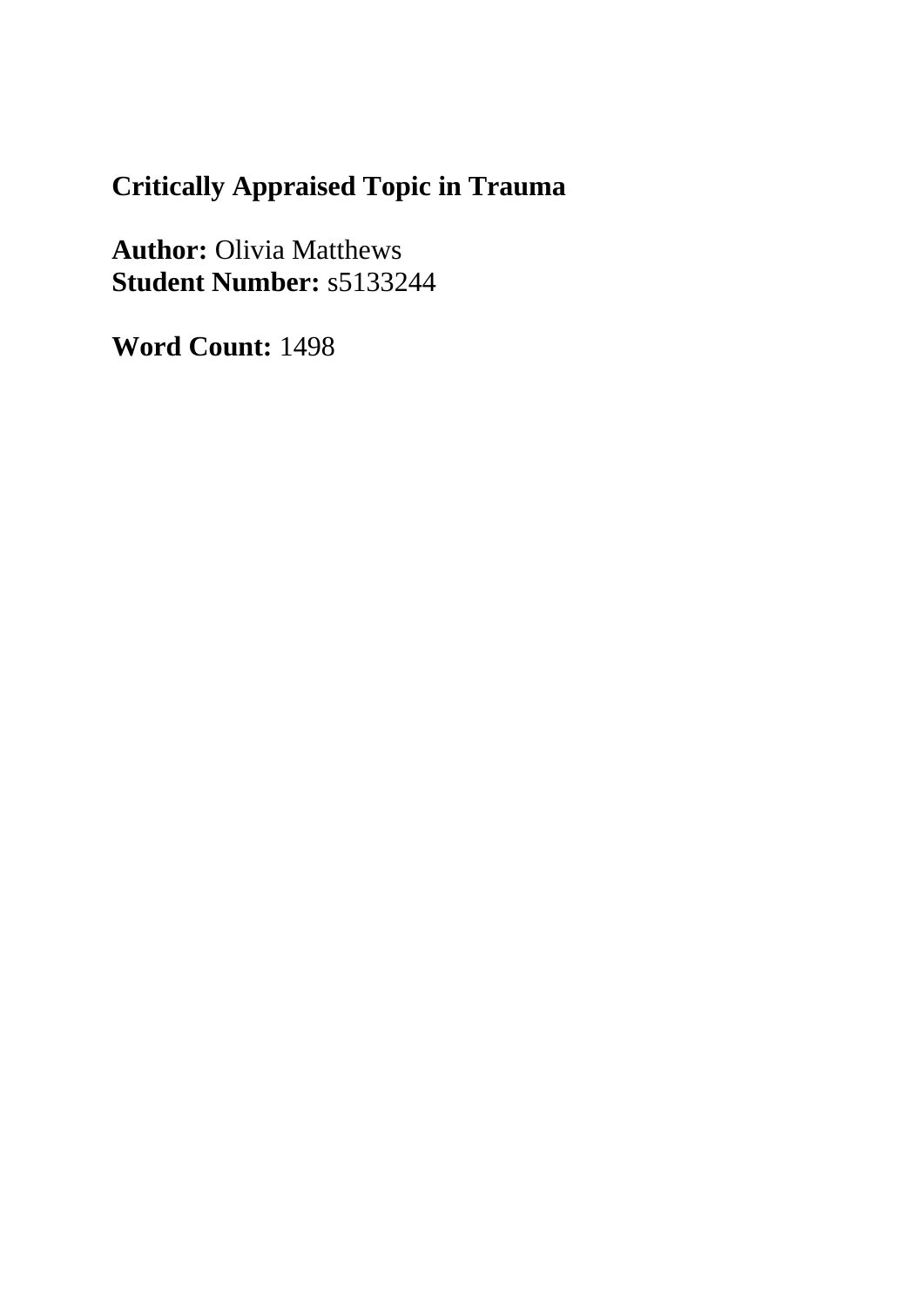**Title:** ETCO2 monitoring in out of hospital traumatic brain injuries improves outcomes.

**Report by:** Olivia Matthews

**PICO Question:** In patients who are suffering from prehospital traumatic brain injury (TBI), how effective is monitoring end tidal carbon dioxide (ETCO2) in producing improved clinical outcomes?

**Overview:** Despite primary brain injury being considered irreversible, secondary brain injury, caused by physiological derangements, is considered preventable. Monitoring of ETCO2 could be utilised in prehospital TBI patients to improve clinical outcomes. This study aims to evaluate the current data and its validity to determine the degree to which ETCO2 monitoring impacts TBI patients' outcomes.

**Search Strategy:** A literature search was conducted using the medical electronic databases MEDLINE (Ovid), PubMed and Embase. The MeSH headings and keywords used in the search included: prehospital, pre-hospital, out of hospital, out-of-hospital, ambulance, emergency medical services, paramedic, EMS, emergency medical system, EMT, end-tidal, ETCO2, end tidal, end tidal carbon dioxide, capnography, head-injury, brain-injury, headtrauma, head injury, brain injury, head trauma, traumatic brain injury, TBI and traumatic head injury.

From these results, duplicate articles, replies, reviews and articles not relevant to the PICO question were excluded. Further evaluation of the text eliminated articles that did not provide information regarding study design or did not have available data. See Appendix for PRISMA flow chart (Chart 1).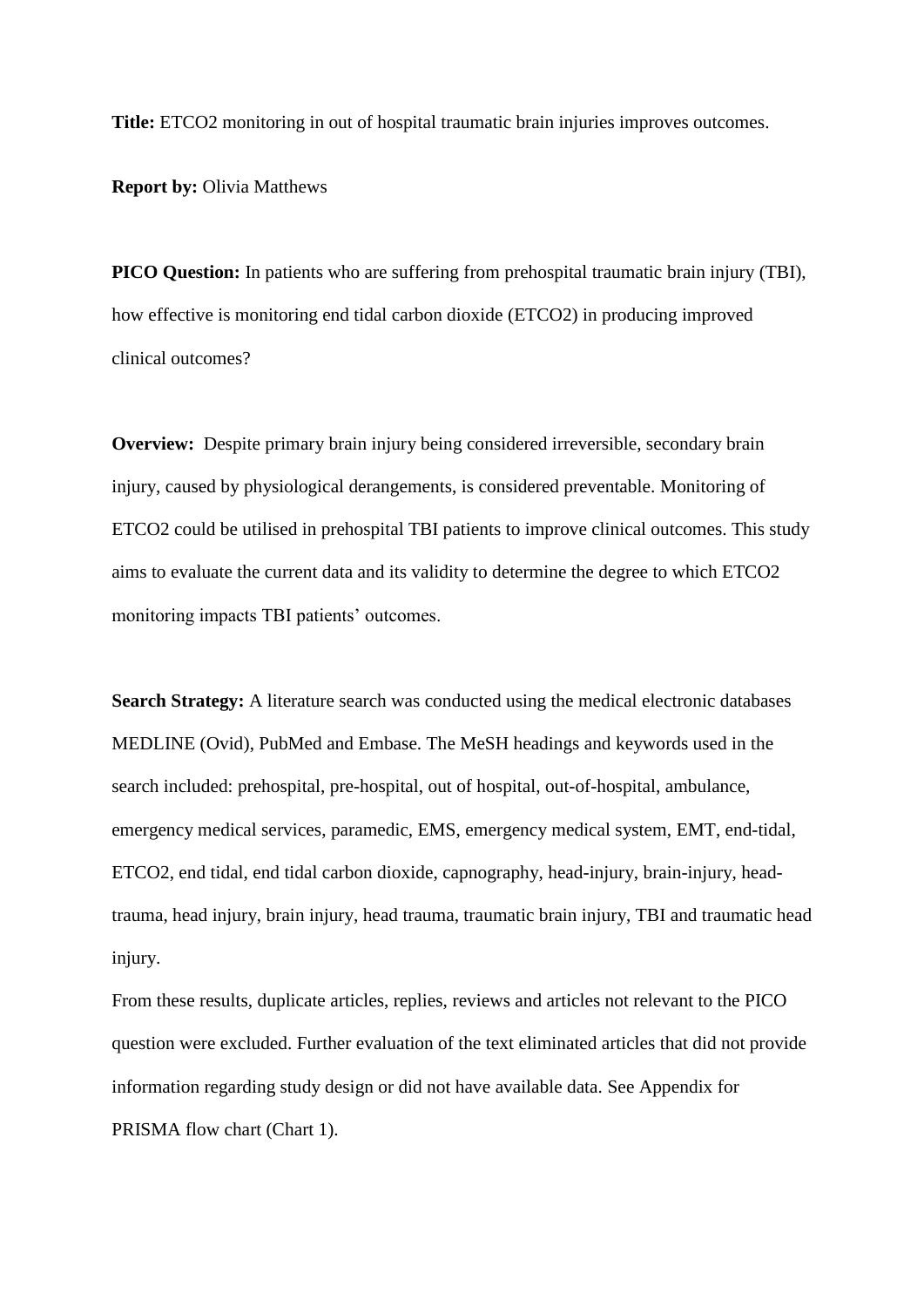**Search Outcome**: 5 of the 122 located sources met the inclusion criteria and were evaluated.

| <b>Author, Date</b>           | <b>Population:</b><br><b>Sample</b>                                                                                                                                                                                                                 | <b>Design</b>                                         | <b>Outcome</b>                                                                                                                                                                                                                              | <b>Results</b>                                                                                                                                                                                                                                                                                                                                                                                       | <b>Strengths and</b><br><b>Limitations</b>                                                                                                                                                                                                                                                                                                                                                                                                                                                                     |
|-------------------------------|-----------------------------------------------------------------------------------------------------------------------------------------------------------------------------------------------------------------------------------------------------|-------------------------------------------------------|---------------------------------------------------------------------------------------------------------------------------------------------------------------------------------------------------------------------------------------------|------------------------------------------------------------------------------------------------------------------------------------------------------------------------------------------------------------------------------------------------------------------------------------------------------------------------------------------------------------------------------------------------------|----------------------------------------------------------------------------------------------------------------------------------------------------------------------------------------------------------------------------------------------------------------------------------------------------------------------------------------------------------------------------------------------------------------------------------------------------------------------------------------------------------------|
|                               | <b>Characteristics</b>                                                                                                                                                                                                                              |                                                       |                                                                                                                                                                                                                                             |                                                                                                                                                                                                                                                                                                                                                                                                      |                                                                                                                                                                                                                                                                                                                                                                                                                                                                                                                |
| Davis et al,<br>2015          | <b>Adult</b> patients<br>with TBI and<br>ETCO2 levels<br>recorded in the<br>prehospital<br>setting and who<br>underwent<br>rapid sequence<br>intubation<br>(RSI) and<br>received<br>preoxygenation<br>from a<br>nonrebreather<br>mask.              | Retrospective<br>Observational<br><b>Cohort Study</b> | Testing<br>relationship<br>between ETCO2<br>intrathoracic<br>pressure and if<br>this was<br>associated with<br>poorer outcomes<br>due to decreased<br>preload and<br>therefore cardiac<br>output,<br>impacting on<br>cerebral<br>perfusion. | 108 patients (76<br>transported by<br>ground paramedics<br>and 32 transported<br>by air medical<br>crews).<br>Mean ETCO2 in<br>patients transported<br>by air medical staff<br>was 33.8mmHg, as<br>opposed to<br>30.6mmHg in<br>patients transported<br>by ground crews.<br>Mean intrathoracic<br>pressure was lower<br>in patients<br>transported by air<br>medical crews<br>(8.1mmHg vs<br>9mmHg). | (-) Does not<br>comment on<br>relevance of ETCO2<br>monitoring when<br>using basic airway<br>interventions.<br>(-) Small sample<br>size.<br>(-) Assumed all<br>patients had normal<br>lung characteristics,<br>ignoring possibility<br>of chest wall injury,<br>pre-existing<br>conditions,<br>pneumothorax or<br>aspiration.<br>$(+)$ Some other<br>confounding<br>variables accounted<br>for.<br>(-) Did not account<br>for Boyle's law of<br>pressure in the<br>cohort transported by<br>air medical crews. |
| Patterson and<br>Conway, 2012 | <b>Study of HEMS</b><br>missions over a<br>14- week period<br>at a central<br>London Major<br>Trauma Centre.<br>Patients with a<br>head-injury and<br>who received<br>intubation and<br>mechanical<br>ventilation in<br>the prehospital<br>setting. | Retrospective<br>Observational<br><b>Cohort Study</b> | Assess role of<br>capnography in<br>the prehospital<br>setting for<br>controlling<br>ETCO <sub>2</sub> in<br>patients with<br>head injury<br>requiring<br>mechanical<br>ventilation.                                                        | Patients who had<br>been identified as<br>head-injured were<br>more likely to have<br>ETCO2 reading<br>within target range<br>following<br>ventilation than<br>those who were not<br>identified as having<br>a head injury<br>(81.48% vs 68.75%)<br>respectively).                                                                                                                                   | (-) Small sample size<br>$(-)$ HEMS<br>(Helicopter<br><b>Emergency Medical</b><br>Service) does not<br>represent the<br>majority of<br>paramedic skills.<br>(-) Not statistically<br>significant.                                                                                                                                                                                                                                                                                                              |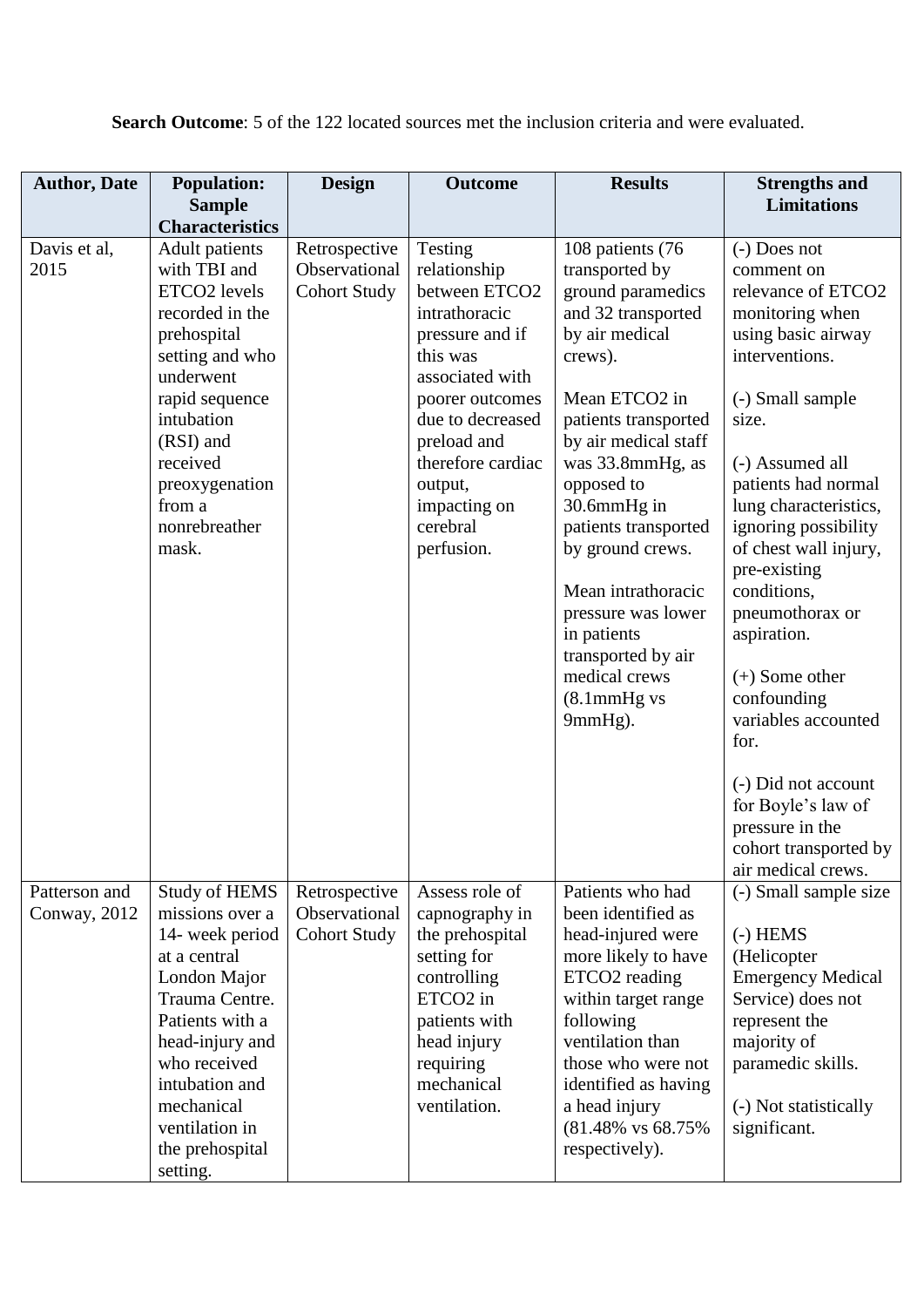|                          |                                                                                                                                                                                                |                                    |                                                                                                                                                                                           |                                                                                                                                                                                                                                                                                                                                                   | (-) Suspected poor<br>correlation between<br>ETCO2 and arterial<br>$pCO2$ .<br>$(+)$ Ensured HEMS<br>paramedics in the<br>study received the<br>same level of<br>training.<br>$(+)$ Patients were<br>similar in regards to<br>known prognostic<br>variables.                                                                                                                                    |
|--------------------------|------------------------------------------------------------------------------------------------------------------------------------------------------------------------------------------------|------------------------------------|-------------------------------------------------------------------------------------------------------------------------------------------------------------------------------------------|---------------------------------------------------------------------------------------------------------------------------------------------------------------------------------------------------------------------------------------------------------------------------------------------------------------------------------------------------|-------------------------------------------------------------------------------------------------------------------------------------------------------------------------------------------------------------------------------------------------------------------------------------------------------------------------------------------------------------------------------------------------|
| Pawlowicz et<br>al, 2012 | <b>Adult</b> patients<br>with<br>mild/moderate<br>TBI presenting<br>to trauma centre<br>in Orlando.                                                                                            | Prospective<br><b>Cohort Study</b> | Assessing<br>relationship<br>between ETCO2<br>levels and TBI<br>severity through<br>investigation of<br>indicators such<br>as GCS and<br>requirement of<br>neurosurgical<br>intervention. | Of the 11 patients<br>with intracranial<br>lesions (shown on<br>$CT$ ), 10 had<br>abnormal ETCO2<br>levels.<br>Of the 5 patients<br>who received<br>neurosurgical<br>intervention, 100%<br>had abnormal<br>ETCO2 levels.<br><b>Biomarkers</b><br>indicative of<br>astrogliosis were<br>higher in patients<br>with abnormal<br>ETCO <sub>2</sub> . | (-) Small sample<br>size/not statistically<br>significant.<br>$(-)$ Other<br>confounding<br>variables not<br>accounted for.<br>$(+)$ Mentions<br>variation in clinical<br>skill levels, which<br>may impact<br>outcome.<br>$(+)$ Uses multiple<br>data points across<br>transportation time<br>to give a more<br>accurate<br>representation of<br>ETCO <sub>2</sub> during<br>prehospital care. |
| Davis et al,<br>2004     | Trial conducted<br>from November<br>1998 to April<br>2002 in San<br>Diego County.<br>Adults with<br>severe TBI<br>meeting criteria<br>$($ >18 years,<br>major trauma<br>victim, head<br>injury | Prospective<br><b>Cohort Study</b> | Investigates the<br>impact that<br>monitoring of<br>ETCO2 has on<br>incidence of<br>inadvertent<br>hyperventilation,<br>and<br>consequently<br>clinical<br>outcomes, after                | Severe<br>hyperventilation<br>(arrival pCO2 $<$ 25<br>mmHg) occurred in<br>5.6% of patients<br>who received<br>ETCO2 monitoring<br>and 13.4% of<br>patients who did not<br>receive ETCO2<br>monitoring.                                                                                                                                           | $(+)$ Accounts for<br>variables impacting<br>mortality<br>(mechanism, arrival<br>pO2 and pH,<br>intubation success<br>rates and clinical<br>presentation.<br>(-) Data not<br>transferable to<br>patients not meeting                                                                                                                                                                            |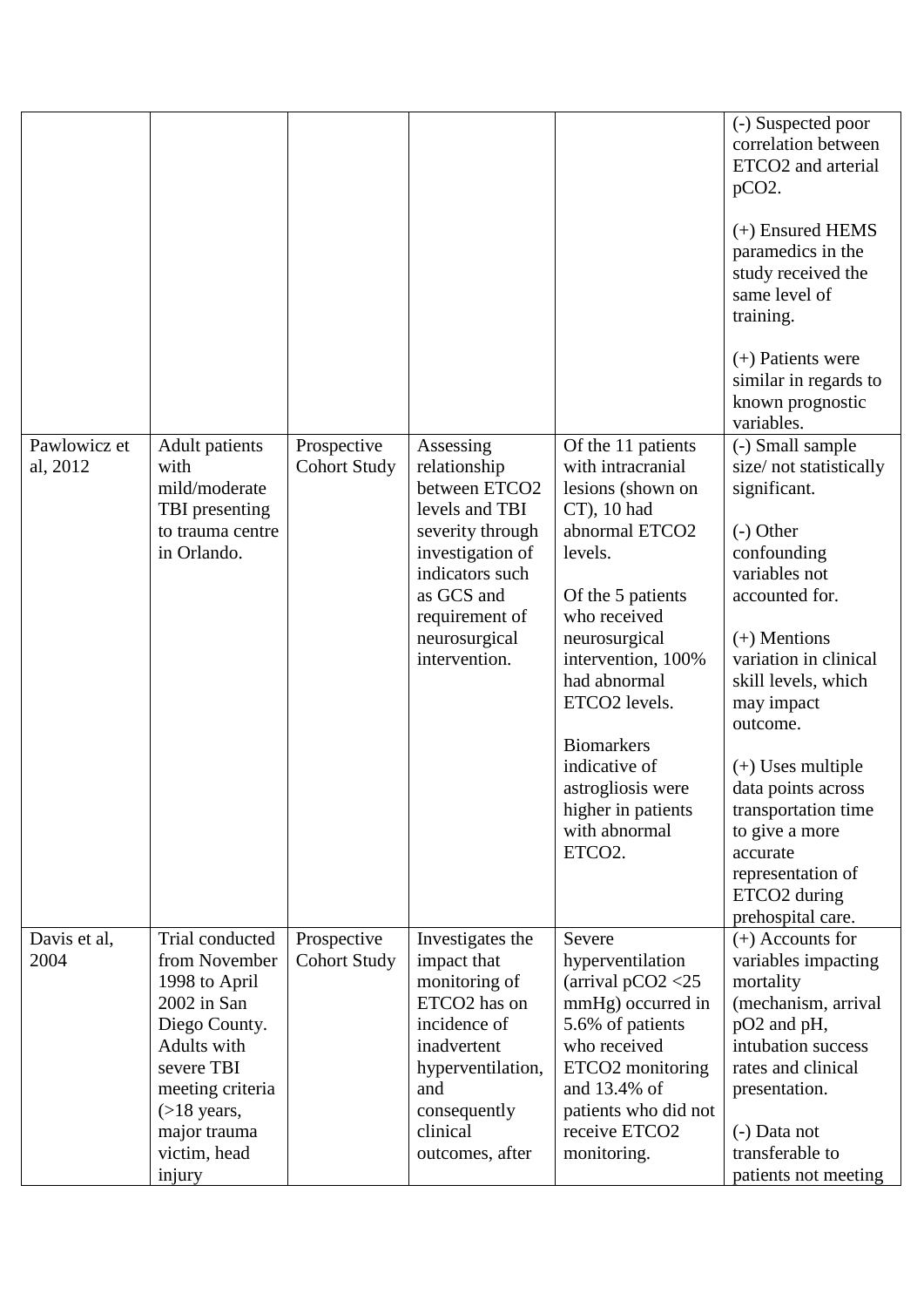|                  | determined            |               | RSI in           | Secondary analysis                      | the inclusion criteria            |
|------------------|-----------------------|---------------|------------------|-----------------------------------------|-----------------------------------|
|                  | based on              |               | prehospital TBI. | revealed higher                         | (e.g. $GCS > 8$ , age             |
|                  | mechanism or          |               |                  | overall mortality                       | $<$ 18 or distance to             |
|                  | physical              |               |                  | among those                             | hospital $<$ 10                   |
|                  | examination,          |               |                  | patients with                           | minutes).                         |
|                  | transport time        |               |                  | inadvertent severe                      |                                   |
|                  | to trauma centre      |               |                  | hyperventilation                        | $(+)$ Methods well                |
|                  | $>10$ minutes,        |               |                  | and hypocapnia                          | described and easy to             |
|                  | GCS of 8 or           |               |                  | $(56\% \text{ vs } 30\%).$              | replicate.                        |
|                  | less and              |               |                  |                                         |                                   |
|                  | inability to          |               |                  |                                         | $(+)$ Review of                   |
|                  | intubate              |               |                  |                                         | procedure and GCS                 |
|                  |                       |               |                  |                                         | calculations were                 |
|                  | without RSI).         |               |                  |                                         |                                   |
|                  |                       |               |                  |                                         | done within 1 hour                |
|                  |                       |               |                  |                                         | of RSI procedure to               |
|                  |                       |               |                  |                                         | ensure other                      |
|                  |                       |               |                  |                                         | confounding                       |
|                  |                       |               |                  |                                         | variables were                    |
|                  |                       |               |                  |                                         | accounted for.                    |
|                  |                       |               |                  |                                         |                                   |
|                  |                       |               |                  |                                         | (-) Study requires                |
|                  |                       |               |                  |                                         | significantly more                |
|                  |                       |               |                  |                                         | patients for mortality            |
|                  |                       |               |                  |                                         | difference to                     |
|                  |                       |               |                  |                                         | approach statistical              |
|                  |                       |               |                  |                                         | significance.                     |
|                  |                       |               |                  |                                         | (-) Delay in                      |
|                  |                       |               |                  |                                         | obtaining ABG once                |
|                  |                       |               |                  |                                         | at hospital may mean              |
|                  |                       |               |                  |                                         | that pCO2 is more                 |
|                  |                       |               |                  |                                         | reflective of                     |
|                  |                       |               |                  |                                         | ventilation from                  |
|                  |                       |               |                  |                                         | trauma centre                     |
|                  |                       |               |                  |                                         | personnel as opposed              |
|                  |                       |               |                  |                                         | to that of                        |
|                  |                       |               |                  |                                         | paramedics.                       |
| Caulfield et al, | <b>Adult</b> patients | Retrospective | Review looking   | Final sample                            | (-) Limited sample                |
| 2009             | with blunt TBI,       | Case Control  | at prehospital   | consisted of 26                         | size and not                      |
|                  | GCS<8 and no          | Study         | ETCO2 data to    | females and 74                          | statistically                     |
|                  | signs of              |               | establish        |                                         |                                   |
|                  | herniation,           |               | compliance with  | males, with mean<br>ages being 35 years | significant data.                 |
|                  |                       |               | The Brain        |                                         |                                   |
|                  | transported by        |               | Trauma           | and 38 years,                           | $(+)$ Other major<br>variables in |
|                  | flight                |               |                  | respectively.                           |                                   |
|                  | paramedics to         |               | Foundation       |                                         | worsening of                      |
|                  | Level 1 trauma        |               | Guidelines to    | ETCO <sub>2</sub> was                   | secondary brain                   |
|                  | centre in             |               | maintain ETCO2   | $>$ 29mmHg in 65%                       | injury were                       |
|                  | Maryland over         |               | between          | of cases (suggestive                    | accounted for                     |
|                  | a 6-year period       |               | 30mmHg and       | of normal                               | (hypoxia,                         |
|                  |                       |               |                  | ventilation),                           |                                   |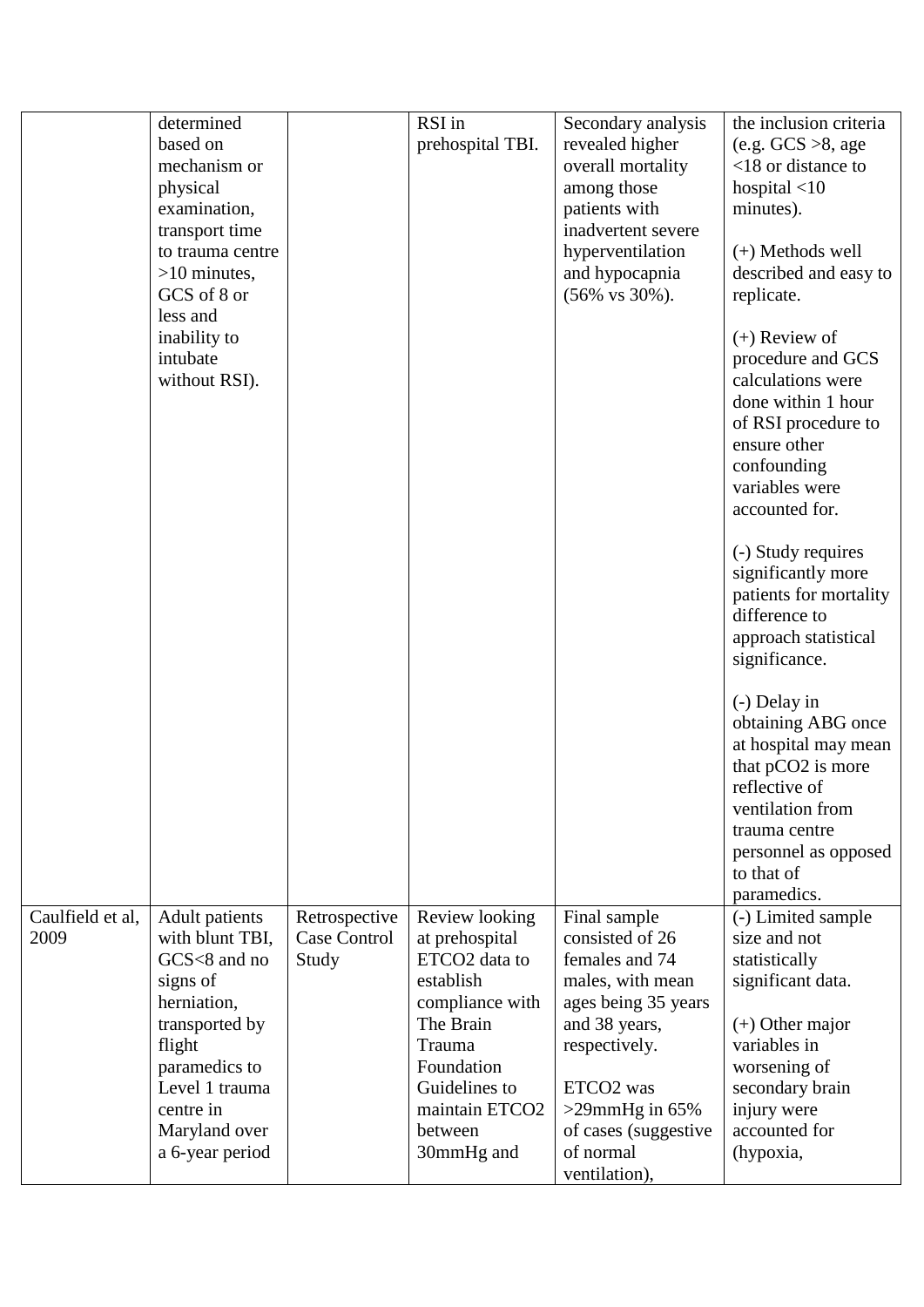| (July 1999 to | 35mmHg in TBI         | $<$ 29mmHg in 32%     | hypotension,                        |
|---------------|-----------------------|-----------------------|-------------------------------------|
| June 2006).   | patients.             | of cases (suggestive  | acidosis and ICP).                  |
|               |                       | of hyperventilation)  |                                     |
|               | Also                  | and $>45$ mmHg in     | (-) Study based on                  |
|               | investigating         | 3% of cases           | skill of flight                     |
|               | link between          | (suggestive of        | paramedics,                         |
|               | prehospital           | hypoventilation).     | therefore data may                  |
|               | ETCO <sub>2</sub> and |                       | not be transferable                 |
|               | mortality or          | Mortality in patients | when other levels of                |
|               | functional            | who achieved          | prehospital care are                |
|               | outcome.              | ETCO2 within          | provided.                           |
|               |                       | guideline range was   |                                     |
|               |                       | 29%, as opposed to    | (-) No mention of                   |
|               |                       | 46% in those who      | paediatric patients or              |
|               |                       | did not achieve this. | patients not meeting                |
|               |                       |                       | inclusion criteria.                 |
|               |                       |                       |                                     |
|               |                       |                       | (-) ETCO2 retrieval                 |
|               |                       |                       | at time of hospital                 |
|               |                       |                       | arrival may not                     |
|               |                       |                       | represent ventilation<br>throughout |
|               |                       |                       | transportation.                     |
|               |                       |                       |                                     |
|               |                       |                       | (-) No mention of                   |
|               |                       |                       | intentional                         |
|               |                       |                       | hyperventilation due                |
|               |                       |                       | to oxygen saturations               |
|               |                       |                       | falling below 90%.                  |
|               |                       |                       |                                     |
|               |                       |                       | (+) Detailed methods                |
|               |                       |                       | therefore study is                  |
|               |                       |                       | relatively easy to                  |
|               |                       |                       | replicate.                          |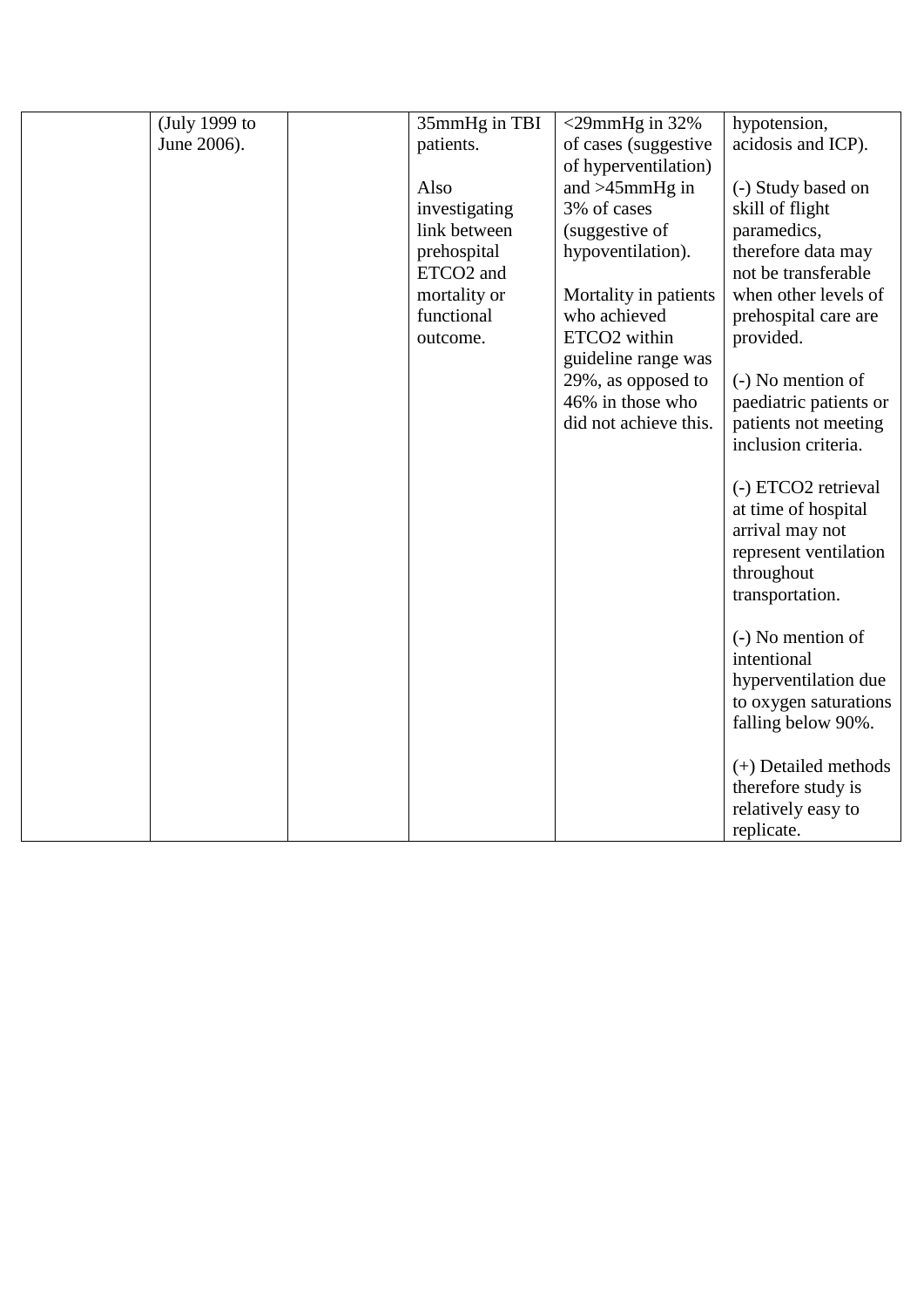#### **Comments:**

- All studies concluded that ETCO2 monitoring reduced incidences of hypocapnia secondary to hyperventilation and consequently improves neurological outcomes as cerebral perfusion is more likely maintained. Mention of the impact of ETCO2 monitoring via nasal prongs, as opposed to in a closed circuit, was however absent from all studies.
- Clinical findings suggest that hyperventilation worsens neurological outcome. Interventions such as supporting perfusion and avoiding hyperventilation, through close ETCO2 monitoring and control, were identified as clinically beneficial due to cerebral hemodynamics being linked to clinical outcomes. Sufficient evidence of these improved outcomes was however lacking in some studies due to small sample sizes and lack of generalizability.
- Generally, an ETCO2 below 30mmHg was associated with worse clinical outcomes, due to decreased cerebral perfusion. There was however a lack of solid evidence that there is a reasonable correlation between prehospital ETCO2 and arterial pCO2 measured in hospital.

### **Considerations for Practice:**

Based on the relevant articles located in the search, it is recommended that ETCO2 is monitored in prehospital TBI. Introduction of mandatory monitoring in such cases will advance the paramedic profession to provide better management of ETCO2 changes secondary to change in ventilation, perfusion and metabolic state, all of which can occur following a TBI. Despite the identified limitations of the studies and criticism of the effectiveness of ETCO2 monitoring in critically ill and paediatric patients, the rapid and noninvasive nature of capnography proves ETCO2 monitoring to be a justifiable procedure.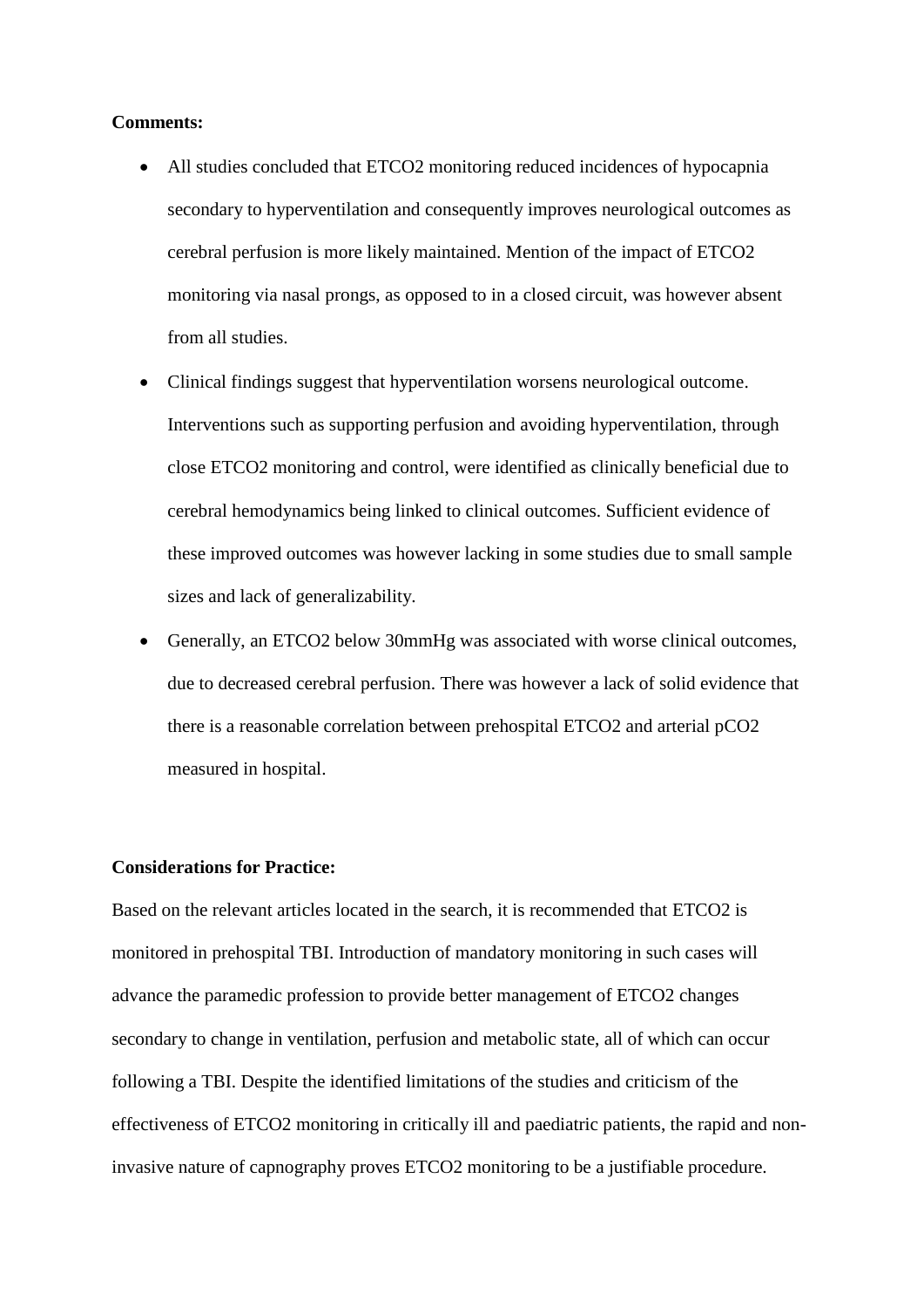Further studies, with larger sample sizes, are still required to identify causative links between clinical outcome, ventilatory management and ETCO2 monitoring.

### **Clinical Bottom Line:**

The sources explored whether ETCO2 monitoring improves clinical outcomes for patients who were being treated for traumatic brain injury in the prehospital setting. Many studies have documented a high incidence of inadvertent hyperventilation of patients in a critical condition in the prehospital setting. Hyperventilation therapeutically manipulates cerebral blood volume and ICP due to cerebral autoregulatory mechanisms, causing hypocapnia and cerebral ischemia. Despite ETCO2 monitoring not completely preventing the occurrence of severe hyperventilation, it did decrease occurrence significantly, which was associated with improved clinical outcomes.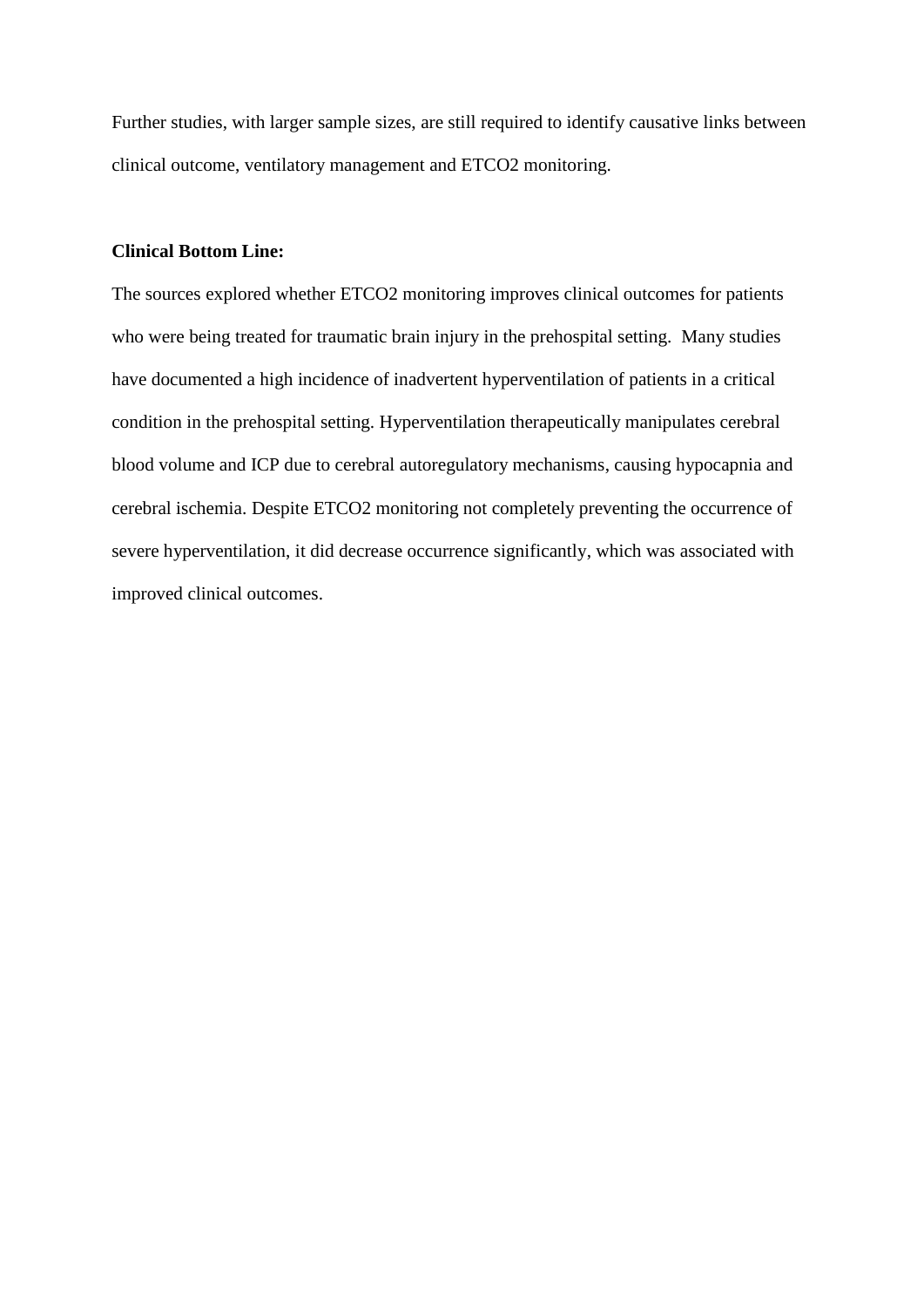#### **References:**

Caulfield, E., Dutton, R., Floccare, D., Stansbury, L. & Scalea, T. (2009). Prehospital hypocapnia and poor outcome after severe traumatic brain injury. *The Journal of Trauma: Injury, Infection and Critical Care, 6,* 1577-1582. doi:

10.1097/TA.0b013e3181a3931d

- Davis, D., Aguilar, S., Smith, K., Husa, R., Minokadeh, A., Vilke, G., Sell, R., Fisher, R., Brainard, C. & Dunford, J. (2015). Preliminary report of a mathematical model of ventilation and intrathoracic pressure applied to prehospital patients with severe traumatic brain injury. *Prehospital Emergency Care Journal, 19*, 328-335. doi: 10.3109/10903127.2014.959228
- Davis, D., Dunford, J., Ochs, M., Park, K. & Hoyt, D. (2004). The use of quantitative endtidal capnometry to avoid inadvertent severe hyperventilation in patients with head injury after paramedic rapid sequence intubation. *The Journal of Trauma: Injury, Infection and Critical Care, 4,* 808-814. doi: 10.1097/01.TA.0000100217.05066.87
- Patterson, M. & Conway, M. (2012). The use of pre-hospital end-tidal CO2 monitoring in major trauma: In patients with severe head injury and major trauma, does capnography represent an accurate and effective guide to pre-hospital ventilation? *Intensive Care Medicine Journal, 38*, 135-136. doi: 10.1007/s00134-012-2683-0
- Pawlowicz, A., Braga, C., Ponce, M., McVay-Foti, S.& Papa, L. (2012). Abnormal levels of end-tidal carbon dioxide (ETCO2) are associated with severity of injury in mild and moderate traumatic brain injury (MMTBI). *Journal of Neurotrauma, 28*, 6. doi: 10.1089/neu.2011.9945